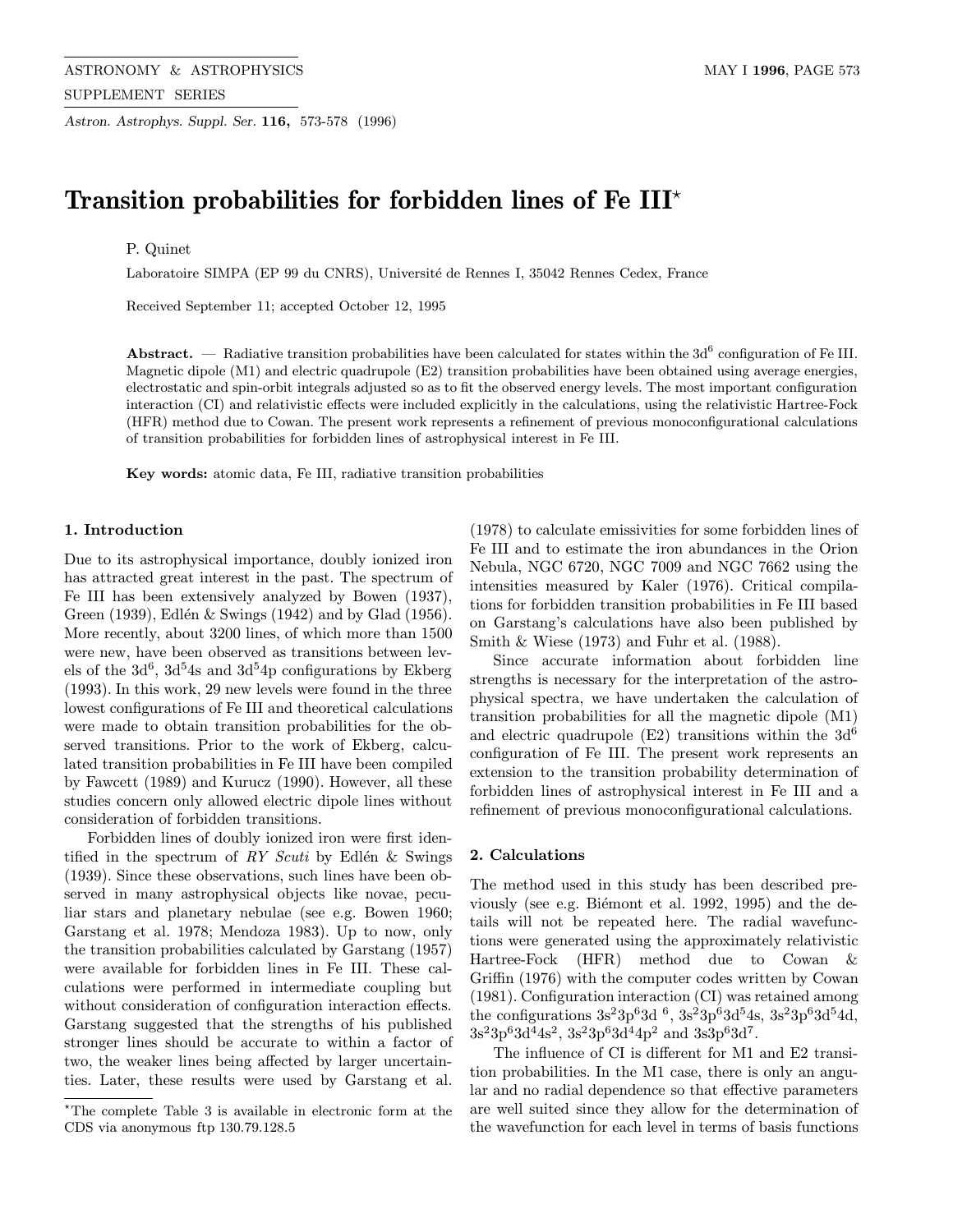with well defined SLJ properties but with undefined radial wavefunctions (Trees 1951a, b; Racah 1952). In contrast, the E2 probabilities depend on the radial as well as the angular part of the basis states. However, since the E2 transition operator is a single-particle operator, to first order only a limited number of single-particle excitations contributes and many of these are included explicitly in the CI expansion. In particular, we were able to include the  $3s3p<sup>6</sup>3d<sup>7</sup>$  configuration corresponding to the core excitation  $3s \rightarrow 3d$  and which is expected to contribute to the oscillator strengths for the forbidden lines considered as mentioned recently by Quinet & Hansen (1995).

From the level energies measured by Ekberg (1993), the final radial parameter values were calculated using the Cowan's least-squares-fitting program. The optimization process was applied to the  $3d^6$  and  $3d^5$ 4s configurations. In the absence of CI, the  $3d^6$  configuration is described by four parameters,  $E_{\text{av}}$ ,  $F^2(3d, 3d)$ ,  $F^4(3d, 3d)$  and  $\zeta_{3d}$ while for the 3d<sup>5</sup>4s configuration, the five parameters  $E_{av}$ ,  $F^2(3d, 3d)$ ,  $F^4(3d, 3d)$ ,  $G^2(3d, 4s)$  and  $\zeta_{3d}$  are required. In addition to the electrostatic and spin-orbit parameters, the effective parameters  $\alpha$  and  $\beta$  were included in the fit in order to allow specifically for the cumulative effects of distant configurations. The  $F^k$ ,  $G^k$  and  $R^k$  integrals not optimized were arbitrarily scaled down by a factor 0.90 in agreement with a well-established practice (Cowan 1994) while ab initio values of the spin-orbit integrals,  $\zeta$ , computed by the Blume-Watson method, were used without scaling.

The fitted parameter values are reported in Table 1 together with the ratios between fitted and ab initio HFR values. The root-mean-square deviation of the fit was 79 cm−<sup>1</sup>. Calculated energy levels are reported in Table 2 for the  $3d^6$  configuration and compared with the experimental values deduced from the work of Ekberg (1993). In agreement with previous classifications, terms having the same LS notation are distinguished by the letters a and b in increasing energy order. The eigenvector compositions obtained in our work were very close to those calculated by Ekberg (1993) and for that reason are not given in Table 2.

#### 3. Results

The computed Einstein-coefficients,  $A_{ki}$ , are reported in Table 3 for magnetic dipole (M1) and electric quadrupole  $(E2)$  transitions within the  $3d^6$  configuration of Fe III. All the calculations have been carried out using the calculated energy intervals, but the use of experimental energy differences would only produce a marginal change in the final results.

Some of the transitions considered in the present work are likely to be affected by cancellation effects in forming the radial integrals. For these transitions (starred in Table 3), the cancellation factor (CF) as defined by Cowan (1970) is smaller than 0.01 indicating that the

Table 1. Fitted parameters (in  $cm^{-1}$ ) used in the calculations. The ratios between fitted values and ab initio HFR values are also indicated

| Configuration      | Parameter          | Fitted value | Ratio  |
|--------------------|--------------------|--------------|--------|
| 3d <sup>6</sup>    | $E_{\rm av}$       | 31223.       |        |
|                    | $F^2(3d,3d)$       | 74774.       | 0.8455 |
|                    | $F^4(3d,3d)$       | 45986.       | 0.8367 |
|                    | $\alpha$           | 22.          |        |
|                    | β                  | 716.         |        |
|                    | $\zeta_{3d}$       | 419.         | 1.0000 |
| 3d <sup>5</sup> 4s |                    |              |        |
|                    | $E_{\rm av}$       | 87178.       |        |
|                    | $F^2(3d,3d)$       | 79312.       | 0.8296 |
|                    | $F^4(3d,3d)$       | 49167.       | 0.8230 |
|                    | $G^2(3d, 4s)$      | 9660.        | 0.8941 |
|                    | $\alpha$           | 81.          |        |
|                    | β                  | 10.          |        |
|                    | $\zeta_{3{\rm d}}$ | 466.         | 1.0000 |

**Table 2.** Observed and calculated energy levels within the  $3d^6$ configuration of Fe III. Values are given in  $cm^{-1}$ 

| Term                     | J              | Ē.,    | $\mathbf{\bar{E}}_{calc}$ | ΔË      |
|--------------------------|----------------|--------|---------------------------|---------|
| $\overline{5}$           | 4              | ٥.     | 0.                        | 0.      |
|                          | 3              | 436.   | 431.                      | 5.      |
|                          | 2              | 739.   | 733.                      | 6.      |
|                          | $\overline{1}$ | 932.   | 928.                      | 4.      |
|                          | Ö              | 1027.  | 1023.                     | 4.      |
| aªP                      | 2              | 19404. | 19308.                    | 96.     |
|                          | $\overline{1}$ | 20688. | 20582.                    | 106.    |
|                          | Ò              | 21208. | 21120.                    | 88.     |
| ₫H                       | 6              | 20051. | 20087.                    | $-36.$  |
|                          | 5              | 20300. | 20303.                    | $-3.$   |
|                          | 4              | 20482. | 20460.                    | 22.     |
| aªF                      | 4              | 21462. | 21469.                    | $-7.$   |
|                          | 3              | 21699. | 21697.                    | 2.      |
|                          | 2              | 21857. | 21856.                    | ı.      |
| <sup>3</sup> G           | 5              | 24558. | 24604.                    | $-46.$  |
|                          | 4              | 24941. | 24979.                    | $-38.$  |
|                          | 3              | 25142. | 25161.                    | $-19.$  |
| $\mathbf{1}$             | 6              | 30355. | 30411.                    | $-56.$  |
| <sup>3</sup> D           | 3              | 30857. | 31003.                    | $-146.$ |
|                          | $\overline{2}$ | 30716. | 30361.                    | -145.   |
|                          | ľ              | 30725. | 30856.                    | -131.   |
| а <sup>1</sup> С         | 4              | 30886. | 30996.                    | $-110.$ |
| $a^1S$                   | Ű              | 34812. | 35070.                    | $-258.$ |
| $\mathtt{a}^1\mathtt{D}$ | 2              | 35803. | 35609.                    | 194.    |
| ΙF                       | ä,             | 42896. | 42863.                    | 33.     |
| Ь <sup>3</sup> Е         | 4              | 50276. | 50311.                    | $-35.$  |
|                          | 3              | 50295. | 50346.                    | -51.    |
|                          | $\overline{2}$ | 50185. | 50260.                    | $-75.$  |
| b3P                      | $\overline{2}$ | 50412. | 50503.                    | $-91.$  |
|                          | 1              | 49577. | 49667.                    | -90.    |
|                          | 0              | 49149. | 49262.                    | $-113.$ |
| $\mathsf{b}^1\mathrm{G}$ | 4              | 57221. | 57141.                    | 80.     |
| ЬPО                      | $\overline{2}$ | 77044. | 76811.                    | 233.    |
| ЪʻS                      | Ō              |        | 98153.                    | -       |

<sup>a</sup> Ekberg (1993)

 $b \Delta E = E_{obs} - E_{calc}$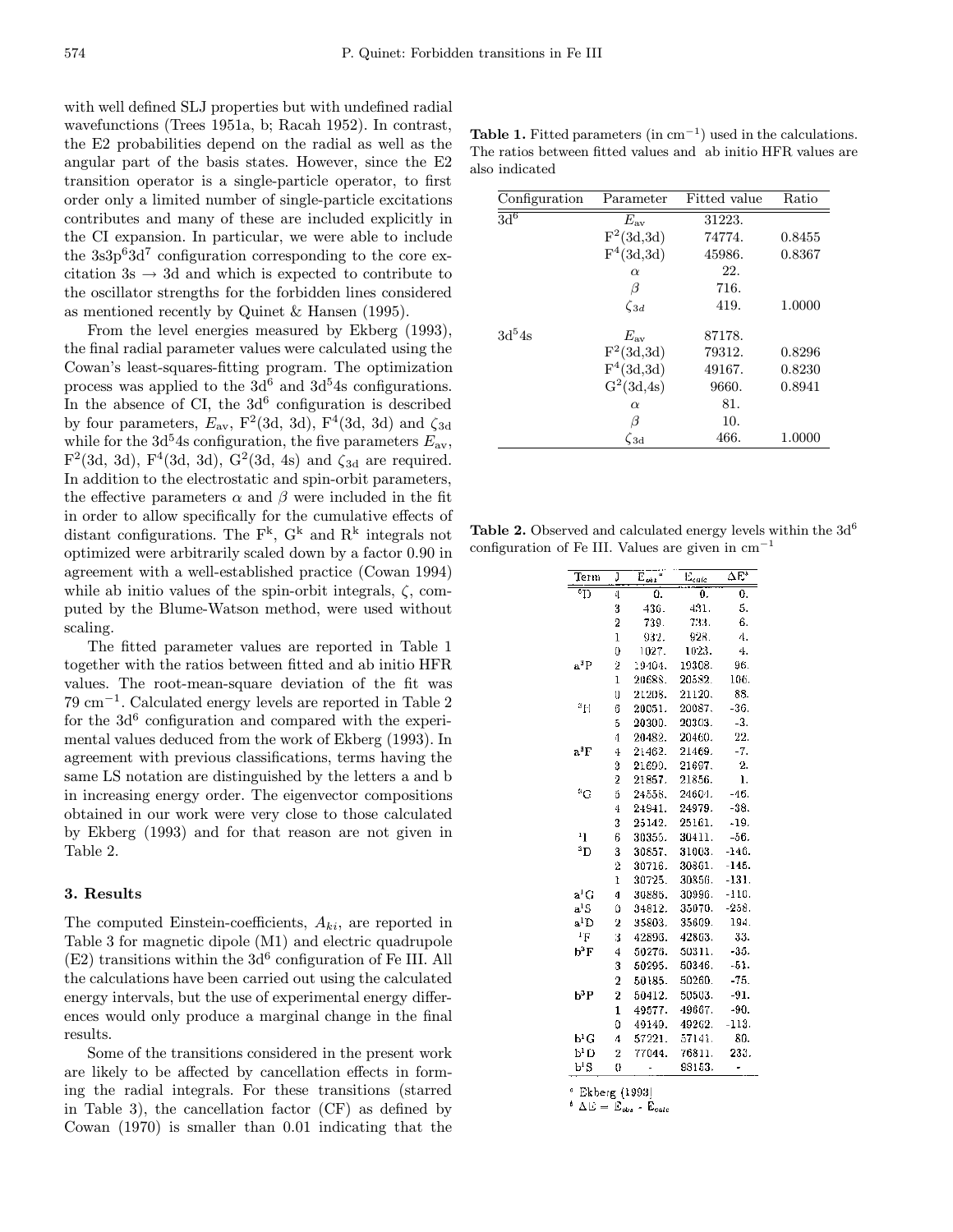| Multiplet                 | $J-J'$        | $\overline{\lambda(\mathrm{A})^{\alpha}}$ | $\overline{\mathrm{M1}}$ | E2           | Multiplet                      | $J-J'$           | $\lambda(\tilde{\Lambda})^a$ | M1                      | $\overline{E2}$ |
|---------------------------|---------------|-------------------------------------------|--------------------------|--------------|--------------------------------|------------------|------------------------------|-------------------------|-----------------|
| $\overline{^{5}D-a^{3}P}$ | $3-2$         | 5270.46                                   | $4.16(-1)$               | $9.96(-5)$   | $a^3P-a^1S$                    | $2 - 0$          | 6488.53                      |                         | $3.84(-4)$      |
|                           | $2 - 1$       | 5011.33                                   | $5.43(-1)$               | $1.27(-4)$   |                                | $1 - 0$          | 7078.22                      | $1.19(+0)$              |                 |
|                           | $1 - 2$       | 5412.06                                   | $3.88(-2)$               | $2.46(-5)$   | $a^3P-a^1D$                    | $2\mbox{-}2$     | 6096.32                      | $9.00(-2)$              | $1.69(-5)$ *    |
|                           | $1-0$         | 4930.64                                   | $7.03(-1)$               |              |                                | $1 - 2$          | 6614.03                      | $3.20(-2)$              | $4.14(-5)$      |
|                           | $0 - 1$       | 5084.85                                   | $9.27(-2)$               |              | $a^3P-b^3P$                    | $2\,\hbox{-}\,2$ | 3224.10                      | $9.22(-5)$ *            | $5.50(-1)$      |
| ${}^5D-a{}^3F$            | $4 - 4$       | 4658.17                                   | $4.50(-1)$               | $1.31(-4)$   |                                | $2-1$            | 3313.31                      | $3.00(-2)$ <sup>*</sup> | $1.24(+0)$      |
|                           | $4 - 3$       | 4607.12                                   | $4.16(-2)$               | $4.69(-5)$   |                                | $2 - 0$          | 3360.93                      |                         | $1.69(+0)$      |
|                           | $3 - 4$       | 4754.72                                   | $8.36(-2)$               | $4.68(-5)$   |                                | $1-2$            | 3363.33                      | $9.78(-3)*$             | $6.46(-1)$      |
|                           | $3-3$         | 4701.55                                   | $2.46(-1)$               | $1.15(-5)$   |                                | $1-1$            | 3460.53                      | $3.06(-4)$ *            | $3.77(-1)$      |
|                           | $3\hbox{-}2$  | 4667.02                                   | $2.66(-2)$               | $1.45(-5)$   |                                | $1-0$            | 3512.51                      | $3.14(-2)^*$            |                 |
|                           | $2-3$         | 4769.46                                   | $8.50(-2)$               | $3.77(-5)$   |                                | $0 - 2$          | 3423.22                      |                         | $2.68(-1)$      |
|                           | $2 - 2$       | 4733.93                                   | $9.76(-2)$               | $3.10(-8)$ * | $a^3P-b^3F$                    | $2 - 4$          | 3238.28                      |                         | $2.80(-1)$      |
|                           | $1 - 2$       | 4777.71                                   | $4.74(-2)$               | $1.92(-5)$   |                                | $2 - 3$          | 3236.29                      | $2.10(-5)$ *            | $8.46(-2)$      |
| $5D-3D$                   | $4 - 3$       | 3239.79                                   | $2.16(-1)$               | $9.34(-4)$   |                                | $2 - 2$          | 3247.88                      | $2.24(-4)$ *            | $1.83(-2)$      |
|                           | $3 - 3$       | 3286.20                                   | $6.06(-2)$ *             | $4.66(-4)$   |                                | $1 - 3$          | 3376.60                      |                         | $1.63(-1)$      |
|                           | $3 - 2$       | 3301.57                                   | $2.72(-2)$               | $2.64(-5)$   |                                | $1 - 2$          | 3389.22                      | $9.94(-5)$ *            | $1.00(-1)$      |
|                           | $2 - 3$       | 3319.23                                   | $4.39(-2)$               | $8.64(-7)$ * |                                | $0 - 2$          | 3450.04                      |                         | $1.08(-1)$      |
|                           | $2\hbox{-} 2$ | 3334.92                                   | $1.03(-1)$               | $3.44(-4)$   | $a^3P-b^1D$                    | $2 - 2$          | 1734.90                      | $3.50(-2)*$             | $5.40(-2)$      |
|                           | $1\hbox{-} 2$ | 3356.59                                   | $8.84(-2)$               | $1.85(-6)^*$ |                                | $1\mbox{-}2$     | 1774.41                      | $1.52(-2)$              | $6.38(-2)$      |
|                           | $1 - 1$       | 3355.50                                   | $1.35(-1)$               | $2.52(-4)$   |                                | $0 - 2$          | 1790.93                      |                         | $7.44(-3)*$     |
|                           | $0-1$         | 3366.22                                   | $1.19(-1)$               |              | $a^3P-b^1S$                    | $2 - 0$          | (1268.3)                     | $\bar{\phantom{a}}$     | $3.88(-2)$      |
| ${}^{5}D - b {}^{3}F$     | $4 - 4$       | 1989.03                                   | $1.01(-1)^*$             | $9.60(-3)$   |                                | $1 - 0$          | (1289.1)                     | $2.07(-1)$              |                 |
|                           | $4 - 3$       | 1988.27                                   | $8.46(-3)*$              | $2.50(-3)$   | $\rm ^3H\text{-}^3G$           | $6 - 5$          | 22180.67                     | $3.37(-2)$              | $1.05(-4)$      |
|                           | $3-4$         | 2005.77                                   | $2.37(-2)$               | $8.21(-4)$   |                                | $5 - 5$          | 23479.18                     | $2.44(-2)$              | $1.22(-5)$      |
|                           | $3-3$         | 2005.00                                   | $5.99(-2)$ *             | $1.93(-3)$   |                                | $4 - 4$          | 22418.57                     | $2.22(-2)^*$            | $1.78(-5)$      |
|                           | $3-2\,$       | 2009.45                                   | $5.34(-3)*$              | $1.08(-3)$   |                                | $4 - 3$          | 21451.44                     | $3.73(-2)$              | $1.17(-4)$      |
|                           | $2 - 3$       | 2017.25                                   | $2.44(-2)$               | $2.26(-6)*$  | $^{3}H - ^{1}I$                | $6-6$            | 9701.87                      | $8.54(-2)$ *            | $3.06(-6)$      |
|                           | $2\hbox{--}2$ | 2021.75                                   | $2.52(-2)$               | $7.48(-4)$   |                                | $5 - 6$          | 9942.38                      | $5.65(-2)$              | $7.42(-7)$      |
|                           | $1 - 2$       | 2029.70                                   | $1.39(-2)$               | $5.40(-4)$   | $3H-a^1G$                      | $5 - 4$          | 9444.12                      | $1.82(-1)$              | $1.19(-5)$      |
| ${}^5D-b{}^3P$            | $3 - 2$       | 2000.32                                   | $2.62(-1)$               | $6.04(-3)$   |                                | $4 - 4$          | 9608.66                      | $7.51(-2)^*$            | $9.42(-6)$      |
|                           | $3 - 1$       | 2034.31                                   |                          | $3.87(-3)$   | $\mathrm{^{3}H\text{-}b^{3}F}$ | $6-4$            | 3307.59                      |                         | $2.06(+0)$      |
|                           | $2 - 1$       | 2046.92                                   | $3.63(-1)$               | $1.06(-2)$   |                                | $5 - 4$          | 3335.10                      | $6.07(-4)$              | $7.77(-2)$      |
|                           | $2 - 0$       | 2065.00                                   |                          | $3.03(-2)$   |                                | $5 - 3$          | 3332.98                      |                         | $2.04(+0)$      |
|                           | $1 - 2$       | 2020.38                                   | $1.93(-2)*$              | $3.80(-3)$   |                                | $4 - 4$          | 3355.39                      | $5.77(-4)$ *            | $5.97(-3)$      |
|                           | $1 - 1$       | 2055.06                                   | $1.24(-1)$ *             | $9.90(-3)$   |                                | $1 - 3$          | 3353.24                      | $6.73(-4)$ *            | $1.50(-1)$      |
|                           | $1 - 0$       | 2073.29                                   | $4.73(-1)$               |              |                                | $4 - 2$          | 3365.69                      |                         | $2.14(+0)$      |
|                           | $0 - 2$       | 2024.27                                   |                          | $3.54(-3)$   | $3$ II-b <sup>1</sup> G        | $5 - 4$          | 2707.71                      | $7.63(-2)$              | $2.09(-5)$ *    |
|                           | $0 - 1$       | 2059.08                                   | $5.33(-2)^*$             |              |                                | $4 - 4$          | 2721.07                      | $5.98(-2)$ *            | $4.69(-3)$      |
| $a^3P-3D$                 | $2-3$         | 8728.84                                   | $4.87(-2)$               | $5.36(-4)$   | ${}^3H$ -b <sup>1</sup> D      | $4 - 2$          | 1767.94                      |                         | $8.62(-2)$      |
|                           | $2 - 2$       | 8838.14                                   | $5.50(-2)$               | $5.08(-4)$   | $a^3F^{-3}G$                   | $4 - 5$          | 32284.89                     | $1.72(-2)$              | $1.36(-6)$      |
|                           | $2 - 1$       | 8830.60                                   | $1.57(-2)$               | $2.29(-4)$   |                                | $4 - 4$          | 28733.74                     | $2.74(-2)*$             | $2.10(-7)$      |
|                           | $1-1$         | 9959.85                                   | $6.33(-2)$               | $2.87(-4)$   |                                | $3-3$            | 29040.23                     | $2.87(-2)$              | $7.06(-7)$      |
|                           | $0-1$         | 10503.99                                  | $1.75(-2)$               |              |                                | $2 - 3$          | 30430.88                     | $1.81(-2)$              | $1.64(-6)$      |
|                           |               |                                           |                          |              | $a^3F-a^1G$                    | $4 - 4$          | 10607.92                     | $2.02(-1)$              | $7.70(-8)$ *    |
|                           |               |                                           |                          |              |                                | $3 - 4$          | 10882.47                     | $1.03(-1)$              | $1.07(-6)$      |

Table 3. Radiative transition probabilities,  $A_{ki}$  in s<sup>-1</sup>, for magnetic dipole (M1) and electric quadrupole (E2) lines within the  $3d^6$  configuration of Fe III. A(B) stands for A.10<sup>B</sup>. Wavelengths are given in air above 2000 Å and in vacuum below 2000 Å

corresponding transition probability must be considered with some care.

vestigated separately. By comparing a three-configuration calculation (including  $3d^6$ ,  $3d^54s$  and  $3d^44s^2$ ) with fourconfiguration calculations (adding  $3d^4 4d^2$  and  $3d^4 4s 4d$ ), the effect on the f values of the latter two configurations was estimated and found negligible. Indeed, the mean difference was only  $\Delta = 0.009$  and 0.006 dex respectively (for

The effects of configurations not included explicitely in our physical model due to computer memory limitations were estimated in separate HFR calculations. More precisely, the configurations  $3d^4 4d^2$  and  $3d^4 4s 4d$  were in-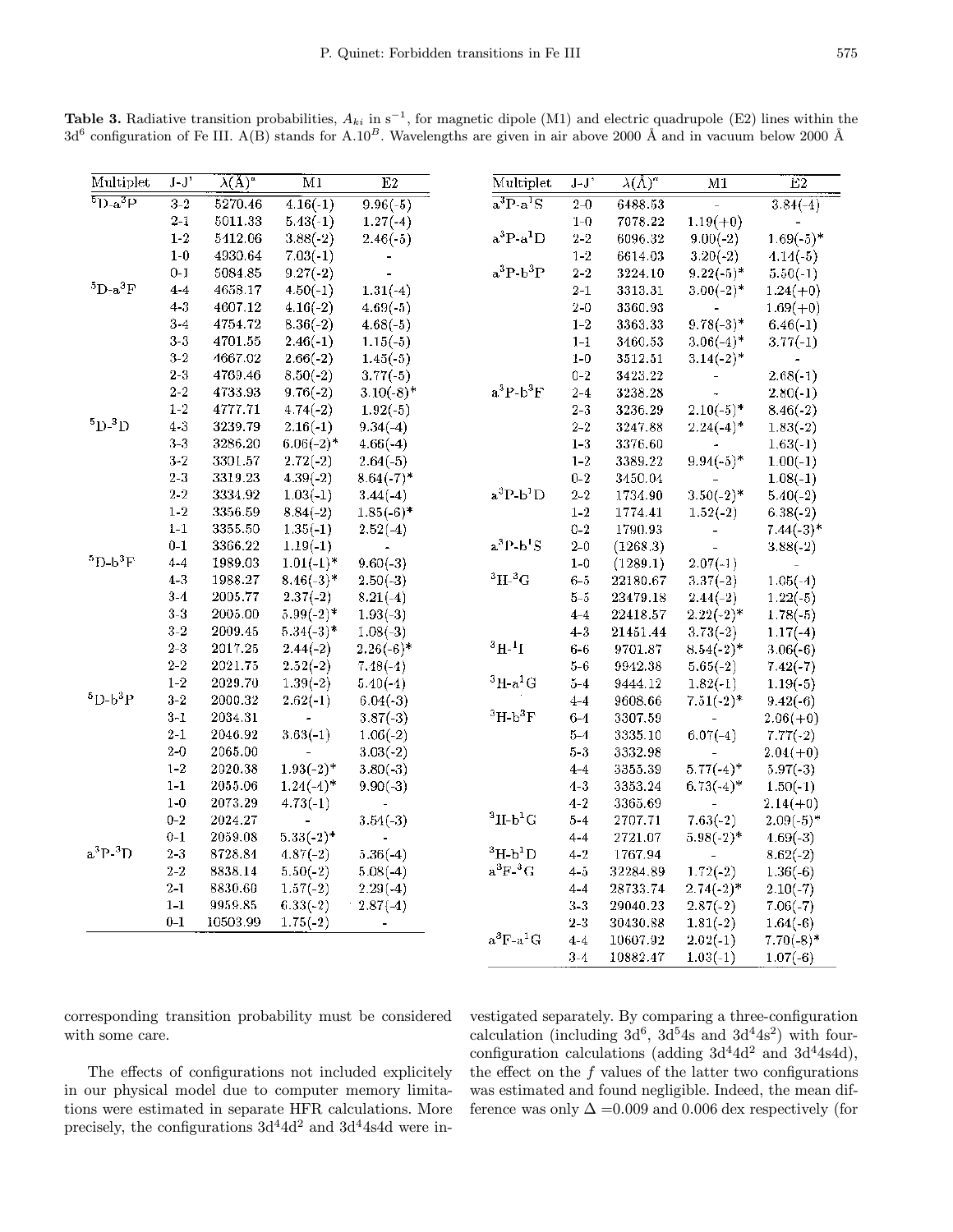Table 3. continued

| Multiplet                    | $\overline{J}$ . $\overline{J}$ | $\overline{\lambda(A)^a}$ | $\overline{M1}$ | $\overline{E2}$ | Multiplet                     | $J-J'$          | $\lambda(A)^{\alpha}$ | $\overline{M1}$          | E2         |
|------------------------------|---------------------------------|---------------------------|-----------------|-----------------|-------------------------------|-----------------|-----------------------|--------------------------|------------|
| $a^3\overline{F^3D}$         | $4 - 3$                         | 10640.31                  | $6.60(-3)$      | $3.66(-3)$      | $\overline{{}^3\text{G-b}}$ D | $\frac{1}{4-2}$ | 1919.25               |                          | $1.28(-1)$ |
|                              | $4 - 2$                         | 10803.17                  |                 | $1.69(-3)$      |                               | $3 - 2$         | 1926.69               | $2.92(-6)*$              | $3.48(-2)$ |
|                              | $3-3$                           | 10916.57                  | $4.74(-3)*$     | $1.05(-3)$      | $11-b1G$                      | $6 - 4$         | 3721.19               |                          | $2.10(+0)$ |
|                              | $3-2$                           | 11088.06                  | $2.12(-3)$      | $1.92(-3)$      | ${}^3D$ -a ${}^1D$            | $3\hbox{-}2$    | 20214.19              | $3.08(-2)$               | $1.06(-6)$ |
|                              | $3 - 1$                         | 11076.19                  |                 | $2.29(-3)$      |                               | $2\hbox{-}2$    | 19651.39              | $5.82(-3)*$              | $9.40(-7)$ |
|                              | $2 - 3$                         | 11107.38                  | $1.20(-3)$      | $1.03(-4)$      |                               | $1-2$           | 19688.77              | $3.24(-2)$               | $2.38(-7)$ |
|                              | $2\hbox{-} 2$                   | 11284.97                  | $1.47(-3)$      | $1.31(-3)$      | ${}^{3}D_{-}{}^{1}F$          | $3-3$           | 8304.28               | $5.84(-2)$               | $1.90(-5)$ |
|                              | $2\mbox{-}1$                    | 11272.68                  | $3.57(-3)$      | $2.91(-3)$      |                               | $2-3$           | 8207.71               | $3.36(-2)$               | $1.69(-4)$ |
| $a^3F-a^1D$                  | $3\hbox{-} 2$                   | 7088.46                   | $2.24(-1)$      | $2.66(-4)$      | $3D-b3P$                      | $3-2$           | 5112.52               | $7.60(-2)$               | $2.58(-1)$ |
|                              | $2\hbox{--}2$                   | 7168.42                   | $1.20(-1)$      | $3.34(-6)$ *    |                               | $3-1$           | 5340.54               |                          | $1.94(-1)$ |
| $a^3F-b^3F$                  | $4 - 4$                         | 3469.52                   | $7.10(-3)*$     | $9.19(-1)$      |                               | $2 - 2$         | 5075.76               | $3.04(-2)*$              | $1.75(-1)$ |
|                              | $4 - 3$                         | 3467.23                   | $7.84(-2)^*$    | $7.79(-2)$      |                               | $2 - 1$         | 5300.43               | $1.36(-3)*$              | $2.59(-2)$ |
|                              | $4 - 2$                         | 3480.54                   |                 | $5.46(-2)$      |                               | $2 - 0$         | 5423.37               |                          | $3.59(-1)$ |
|                              | $3-4$                           | 3498.39                   | $5.59(-2)$ *    | $1.80(-1)$      |                               | $1 - 2$         | 5078.25               | $1.49(-2)$               | $4.84(-2)$ |
|                              | $3-3$                           | 3496.06                   | $2.69(-3)*$     | $6.30(-1)$      |                               | $1 - 1$         | 5303.15               | $7.63(-2)$               | $1.78(-1)$ |
|                              | $3-2$                           | 3509.59                   | $8.16(-2)$ *    | $1.60(-1)$      |                               | $1-0$           | 5426.22               | $7.25(-2)$               |            |
|                              | $2 - 4$                         | 3517.76                   |                 | $7.42(-3)$      | ${}^{3}D-b{}^{3}F$            | $3 - 4$         | 5148.29               | $9.80(-2)$               | $6.63(-3)$ |
|                              | $2 - 3$                         | 3515.40                   | $4.61(-2)*$     | $2.07(-1)$      |                               | $3-3$           | 5143.24               | $1.27(-1)$               | $1.04(-3)$ |
|                              | $2 - 2$                         | 3529.08                   | $1.81(-4)$ *    | $6.56(-1)$      |                               | $3-2$           | 5172.58               | $1.25(-2)$               | $1.23(-5)$ |
| $a^3F-b^1G$                  | $4 - 4$                         | 2795.65                   | $1.20(-1)*$     | $1.39(-5)$ *    |                               | $2 - 2$         | 5134.95               | $1.61(-1)$               | $2.34(-3)$ |
|                              | $3-4$                           | 2814.36                   | $4.42(-2)$      | $6.29(-4)$      |                               | $1 - 2$         | 5137.50               | $8.80(-2)$               | $3.76(-3)$ |
| $a^3F-b^3P$                  | $4 - 2$                         | 3453.24                   |                 | $1.64(-1)$      | ${}^{3}D-b{}^{1}D$            | $3-2$           | 2164.42               | $2.78(-1)$               | $8.12(-2)$ |
|                              | $3-2$                           | 3481.84                   | $3.22(-4)$ *    | $4.92(-2)$      |                               | $2\!\cdot\!2$   | 2157.80               | $4.40(-2)*$              | $2.10(-1)$ |
|                              | $3 - 1$                         | 3586.11                   |                 | $1.21(-1)$      |                               | $1 - 2$         | 2158.25               | $2.58(-1)$               | $1.60(-2)$ |
|                              | $2 - 2$                         | 3501.02                   | $5.30(-5)$ *    | $5.24(-3)$      | ${}^{3}D-b{}^{1}S$            | $2-0$           | (1486.1)              |                          | $2.63(+0)$ |
|                              | $2 - 1$                         | 3606.47                   | $2.71(-4)$      | $6.60(-2)$      |                               | $1-0$           | (1485.9)              | $1.85(-3)$               |            |
|                              | $2 - 0$                         | 3662.97                   |                 | $1.71(-1)$      | $a^1G-b^1G$                   | $4 - 4$         | 3796.15               | $1.38(-4)$ *             | $2.21(-1)$ |
| $a^3F-b^1D$                  | $4 - 2$                         | 1799.12                   |                 | $4.52(-1)$      | $a^1G-b^1D$                   | $4 - 2$         | 2165.77               | $\overline{\phantom{a}}$ | $1.53(+1)$ |
|                              | $3-2$                           | 1806.85                   | $4.74(-3)$      | $1.17(-2)$      | $a^1S-b^3P$                   | $0 - 2$         | 6408.51               |                          | $1.95(-4)$ |
|                              | $2 - 2$                         | 1812.00                   | $9.28(-4)$ *    | $1.06(-1)$      |                               | $0 - 1$         | 6770.87               | $8.77(-2)$               |            |
| $a^3F-b^1S$                  | $2 - 0$                         | (1310.7)                  |                 | $3.83(-1)$      | $a^1S-b^1D$                   | $0 - 2$         | 2367.11               |                          | $1.45(+0)$ |
| ${}^3C$ - $b$ <sup>3</sup> F | $5 - 4$                         | 3887.29                   | $1.18(-1)$      | $7.72(-1)$      | $a^1D-b^3P$                   | $2 - 2$         | 6843.35               | $1.35(-1)$               | $6.22(-4)$ |
|                              | $5 - 3$                         | 3884.41                   |                 | $3.46(-2)$      |                               | $2\mbox{-}1$    | 7258.14               | $5.73(-2)$               | $2.88(-4)$ |
|                              | $4 - 4$                         | 3946.01                   | $7.99(-2)$ *    | $4.40(-2)$      |                               | $2-0$           | 7490.66               | $\overline{a}$           | $1.83(-3)$ |
|                              | $4 - 3$                         | 3943.04                   | $5.16(-3)$ *    | $7.00(-1)$      | $a^1D-b^3F$                   | $2 - 4$         | 6907.58               |                          | $2.31(-4)$ |
|                              | $4 - 2$                         | 3960.26                   |                 | $6.82(-2)$      |                               | $2 - 3$         | 6898.50               | $3.19(-2)$               | $2.59(-4)$ |
|                              | $3 - 4$                         | 3977.57                   | $4.20(-3)*$     | $5.94(-4)$      |                               | $2 - 2$         | 6951.38               | $1.58(-2)$ *             | $1.85(-5)$ |
|                              | $3-3$                           | 3974.56                   | $1.22(-1)$ *    | $7.61(-2)$      | $a^1D-b^1G$                   | $2-4$           | 4667.66               |                          | $3.12(-2)$ |
|                              | $3-2$                           | 3992.06                   | $8.28(-2)$      | $7.38(-1)$      | $a1D-b1D$                     | $2\hbox{-}2$    | 2424.00               | $1.93(-3)*$              | $6.62(+0)$ |
| ${}^{3}G.{}^{1}F$            | $5-3\,$                         | 5451.72                   |                 | $3.30(-4)$      | $a1D-b1S$                     | $2 - 0$         | (1598.9)              |                          | $1.22(+2)$ |
|                              | $4 - 3$                         | 5567.92                   | $9.54(-2)$      | $9.21(-4)$      | ${}^{1}$ F-b ${}^{3}$ F       | $3 - 4$         | 13546.72              | $5.87(-2)$               | $1.81(-5)$ |
|                              | $3-3$                           | 5630.97                   | $4.87(-2)$      | $2.93(-4)$      |                               | $3 - 3$         | 13511.85              | $6.26(-3)$               | $1.37(-6)$ |
| ${}^3G-b{}^1G$               | $5 - 4$                         | 3060.70                   | $1.77(-1)$      | $5.08(-3)$      |                               | $3\hbox{-} 2$   | 13716.21              | $1.02(-1)$               | $3.20(-6)$ |
|                              | $1 - 4$                         | 3096.99                   | $1.82(-2)$ *    | $6.32(-4)$      | ${}^{1}F$ -b <sup>1</sup> G   | $3 - 4$         | 6978.87               | $1.20(-3)$               | $6.31(-2)$ |
|                              | $3 - 4$                         | 3116.40                   | $1.82(-1)$      | $8.80(-4)$      |                               |                 |                       |                          |            |

both M1 and E2 contributions) if we except the transitions affected by cancellation effects and the transitions involving the state  $b<sup>1</sup>D$ . When adding the  $3d<sup>5</sup>5s$  and  $3d<sup>5</sup>5d$  configurations to the three-configuration expansion, the mean difference was then  $\Delta = 0.005$  dex for M1 transitions and 0.043 dex for E2 transitions. The configurations with a single 3s electron, i.e.  $3s3p^63d^64s$  and  $3s3p^63d^64d$ , were suspected to affect the energies and for that reason were also investigated. The inclusion of these two configurations was found to affect the  $gf$  values for all the transitions within  $3d^6$  by less than 0.002 dex and 0.014 dex for M1 and E2 contributions respectively. Finally, the effect of the  $3p^53d^64p$  configuration corresponding to the singleparticle excitation 3p  $\rightarrow$  4p was estimated. In this case, the mean difference was 0.005 dex for both M1 and E2 transitions. Consequently, the set of configurations listed in Sect. 2 is expected to take into account the most important configuration interaction effects. Moreover, it is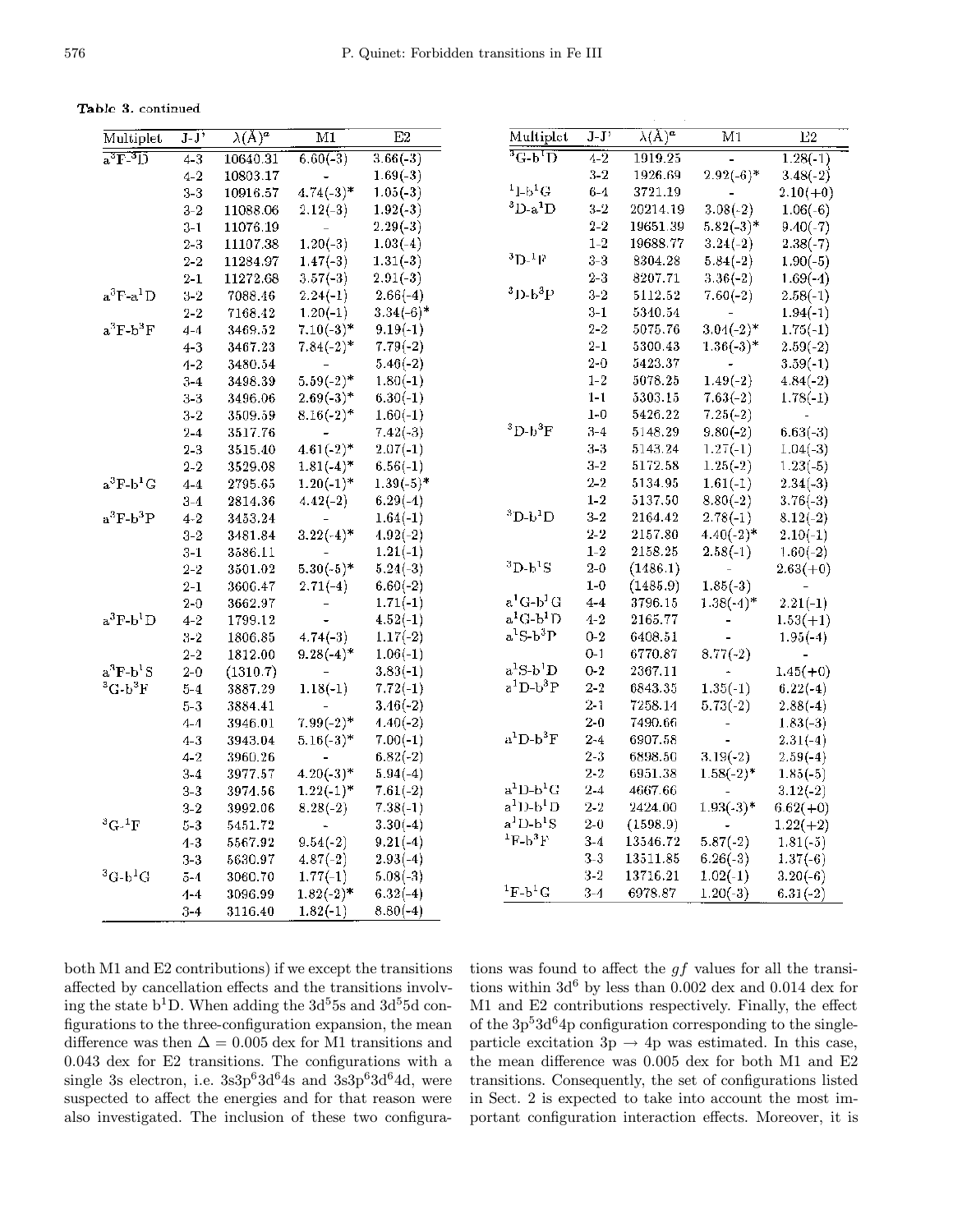### Table 3. continued

| Multiplet              | $J-J'$  | $\lambda(\AA)^a$ | M1         | E2           |
|------------------------|---------|------------------|------------|--------------|
| $T_{\text{F-b}}$ D     | $3-2$   | 2927.53          | $1.72(-3)$ | $1.03(+0)$   |
| $b^3P-b^1D$            | $2 - 2$ | 3753.70          | $4.80(-2)$ | $3.66(-3)$   |
|                        | $1 - 2$ | 3639.60          | $1.65(-2)$ | $7.40(-6)^*$ |
| $\rm b^3P\text{-}b^1S$ | $2-0$   | (2098.0)         |            | $5.15(-2)$   |
|                        | $1 - 0$ | (2061.8)         | $1.67(+0)$ |              |
| $b^3F-b^1G$            | $4 - 4$ | 14394.56         | $2.64(-2)$ | $1.03(-6)$   |
|                        | $3 - 4$ | 14434.15         | $1.53(-2)$ | $2.01(-5)$   |
| $b^3F-b^1D$            | $4 - 2$ | 3734.65          |            | $3.44(-3)$   |
|                        | $3-2$   | 3737.31          | $6.54(-2)$ | $3.90(-4)$   |
|                        | $2 - 2$ | 3721.97          | $3.48(-2)$ | $2.68(-4)$   |
| $b^1G-b^1D$            | $4 - 2$ | 5043.11          |            | $5.38(-1)$   |
| $b^1D-b^1S$            | $2 - 0$ | (4684.3)         |            | $1.97(+0)$   |

<sup>a</sup> Deduced from the observed energy levels (Ekberg 1993). Values between parentheses are calculated HFR wavelengths. <sup>∗</sup> Cancellation effects present (see text).

well established that the neglect of some configurations is partly overcome by scaling down the Slater integrals and by fitting the calculated energy levels to the observed values.

Among the transitions reported in Table 3, are several in which electric quadrupole radiation is stronger than the magnetic dipole radiation. This is the case in particular for the  $a^{3}P-b^{3}P$ ,  $a^{3}P-b^{3}F$ ,  $a^{3}P-b^{1}D$ ,  $^{3}H-b^{3}F$ .  $a^3F-b^3P$ ,  $a^3F-b^1D$ ,  ${}^3G-b^1D$ ,  ${}^3D-b^3P$ ,  $a^1G-b^1G$ .  $a^1D-1F$ ,  $a^1D-b^1D$ ,  $^1F-b^1G$  and  $^1F-b^1D$  transitions. For the remaining lines, magnetic dipole radiation predominates.

A very limited number of transition probabilities has been reported previously for forbidden lines in Fe III. To our knowledge, only the results obtained by Garstang (1957) who performed intermediate coupling calculations have been published. In general, for the M1 transitions, these results agree within 10−30% with the transition probabilities obtained in the present work if we except some transitions affected by cancellation effects (i.e.  ${}^{5}D_{2}-a^{3}P_{2}$ ,  ${}^{5}D_{1}-a^{3}P_{1}$ ,  ${}^{5}D_{4}-{}^{3}G_{4}$ ,<br> ${}^{5}D_{4}-a^{1}G_{4}$ ,  $a^{3}P_{1}-{}^{3}D_{2}$ ,  $a^{3}F_{4}-{}^{3}G_{3}$ ,  $a^{3}F_{3}-{}^{3}G_{4}$ ,  $a^{3}F_{3}-{}^{3}D_{2}$ ,  $a^3F_{2,3,4}-1F_3$ ,  ${}^3G_4-a^1G_4$ ,  ${}^3G_{3,4}-{}^3D_{2,3}$ ) and the  ${}^5D_3-{}^3G_4$ ,  ${}^5D_{2,3}-{}^3G_3$ ,  ${}^3H_5-{}^3G_4$ ,  ${}^3G_3 a^1G_4$ ,  ${}^3D_{1,2,3}-a^1D_2$ and  ${}^{3}D_{1}-a{}^{1}S_{0}$  transitions for which larger discrepancies are observed. Exceptions occur also for the very weak  ${}^{3}D_{1}$ -3D<sub>2</sub> and  $a^{1}G_{4}$ -3D<sub>3</sub> transitions and for the transitions within the <sup>3</sup>H multiplet characterized by small energy differences. However, for the most intense M1 transitions, the two scales differ by at most a few percent. For the E2 contributions, large discrepancies are observed for a number of transitions and they can reach a factor of two in many cases. However, as mentioned above, these transitions are more sensitive than the M1 contributions to correlation effects and Garstang's results were obtained in intermediate coupling but without consideration of configuration interaction effects. Therefore, the present data are expected to be more accurate.

Garstang (1957) published also forbidden transition probabilities for multiplets corresponding to the nine highest energy levels within the  $3d^6$  configuration. For M1 transitions, the general agreement is good (within 20%) between Garstang's results and our calculated transition probabilities if we except some lines affected by cancellation and the  ${}^{1}F-b{}^{3}P$  and  $a{}^{3}P-b{}^{1}S$  transitions for which the discrepancies can reach a factor of two. As expected, for E2 transitions, the agreement between both sets of results is rather poor even for the strongest lines.

Acknowledgements. The support of the EU Human Capital and Mobility programme, contracts no ERBCHRX CT 920013 and ERBCHBG CT 930346 is acknowledged. Useful comments and suggestions from Dr. J.O. Ekberg are greatly appreciated.

#### References

- Biémont E., Hansen J.E., Quinet P., Zeippen C.J., 1992, J. Phys. B: At. Mol. Opt. Phys. 25, 5029
- Biémont E., Hansen J.E., Quinet P., Zeippen C.J., 1995, A&AS 111, 333
- Bowen I.S., 1937, Phys. Rev. 52, 1153
- Bowen I.S., 1960, ApJ 132, 1
- Cowan R.D., 1970, J. Phys. Colloq. France 31, C4-191
- Cowan R.D., 1981, The Theory of Atomic Structure and Spectra. University of California Press, Berkeley, California
- Cowan R.D., 1994, Internal Report. Los Alamos National Laboratory (unpublished)
- Cowan R.D., Griffin D.C., 1976, J. Opt. Soc. Am. 66, 1010
- Edlén B., Swings P., 1939, Observatory 62, 234
- Edlén B., Swings P., 1942, ApJ 95, 532
- Ekberg J.O., 1993, A&AS 101, 1
- Fawcett B.C., 1989, At. Data Nucl. Data Tables 41, 181
- Fuhr J.R., Martin G.A., Wiese W.L., 1988, J. Phys. Chem. Ref. Data 17, Suppl. 4
- Garstang R.H., 1957, MNRAS 117, 393